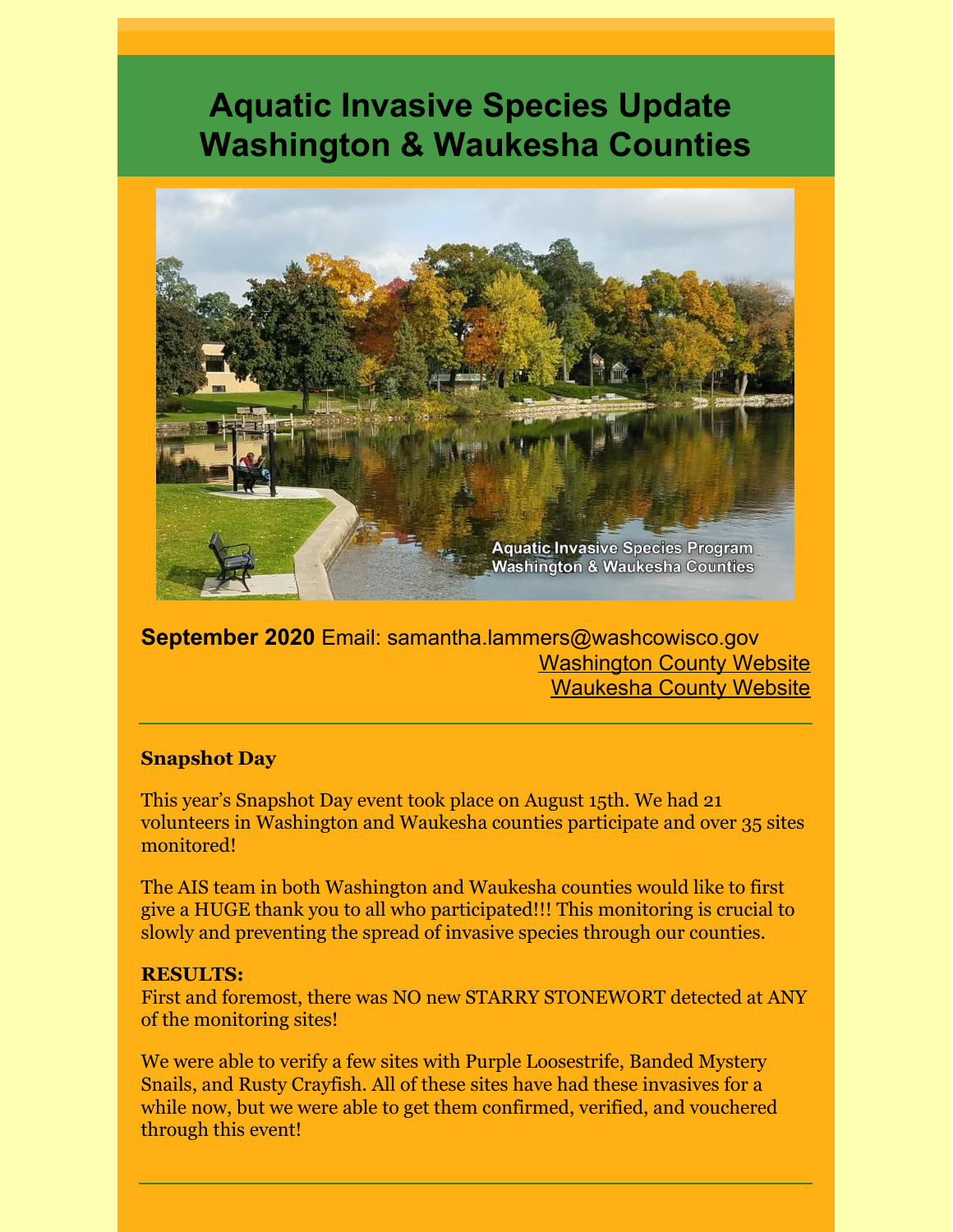# **Battle of the Invasives: Purple Loosestrife vs. Blue Vervain,** *Liatris***/Prairie Blazing Star, and Fireweed**

Steven Schwartz

Purple loosestrife is easily one of the most recognizable names in the world of invasive plants, at least in this neck of the woods. Though now controlled by an extremely effective beetle breeding program, loosestrife is no less a threat than it was in the 1970's when the population first began booming. Unfortunately, this wetland and shoreline plant has several look-alikes, all of which are native and many of which are important plants for local pollinators. Here, I will compare and contrast these "plants with spikes of purple flowers" that, when viewed side by side, will hopefully seem less identical

**Flowers**



-Purple loosestrife (upper left) flowers are individually very small and grow on spikes around 1 foot long. They possess 5-6 small, bright purple or pink petals with 12 stamens in the center and a short stem.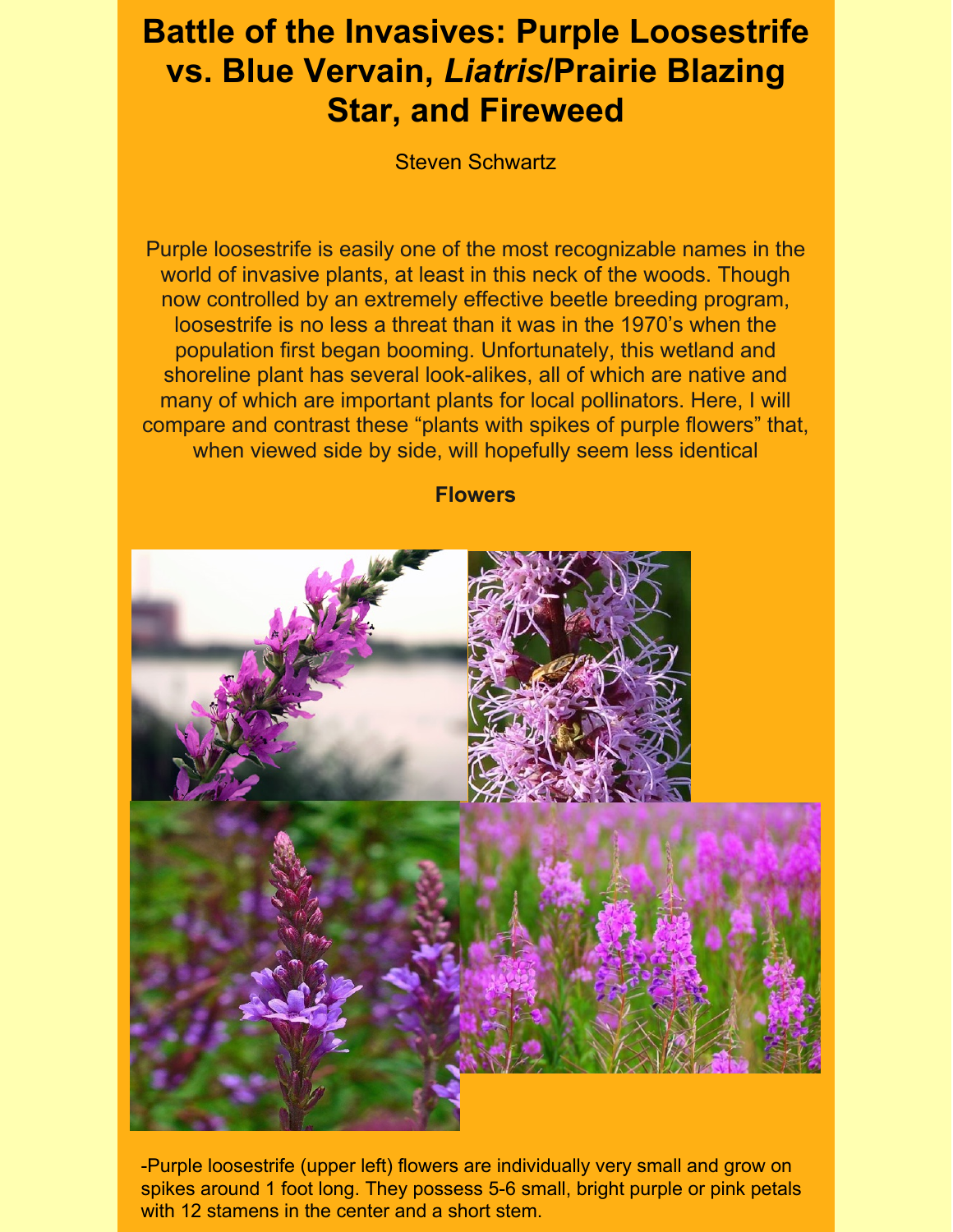-Liatris (upper right) plants grow spikes of densely packed pale purple compound flowers whose petals often branch out into hair-like growths called bracts, giving the flowers a shaggier appearance.

-Blue vervain (lower left) flowers are blue-ish purple with five small petals. The spikes themselves are densely packed with flowers, almost possessing a scaly appearance like a reptile's tail when the flowers haven't bloomed. These flowers also do not open all at once, instead opening in ascending rings up the spike

-Fireweed flowers (lower right) are pinkish-purple with four narrow petals set in between four broader petals. The flowers are set on long stems off of the main stem, far longer than the other three plants with similar flower arrangements.

#### **Leaves**

Purple loosestrife: upper left. Liatris: upper right. Blue vervain (lower left). Fireweed flowers (lower right)



• Purple loosestrife leaves are soft and downy to the touch. Liatris plants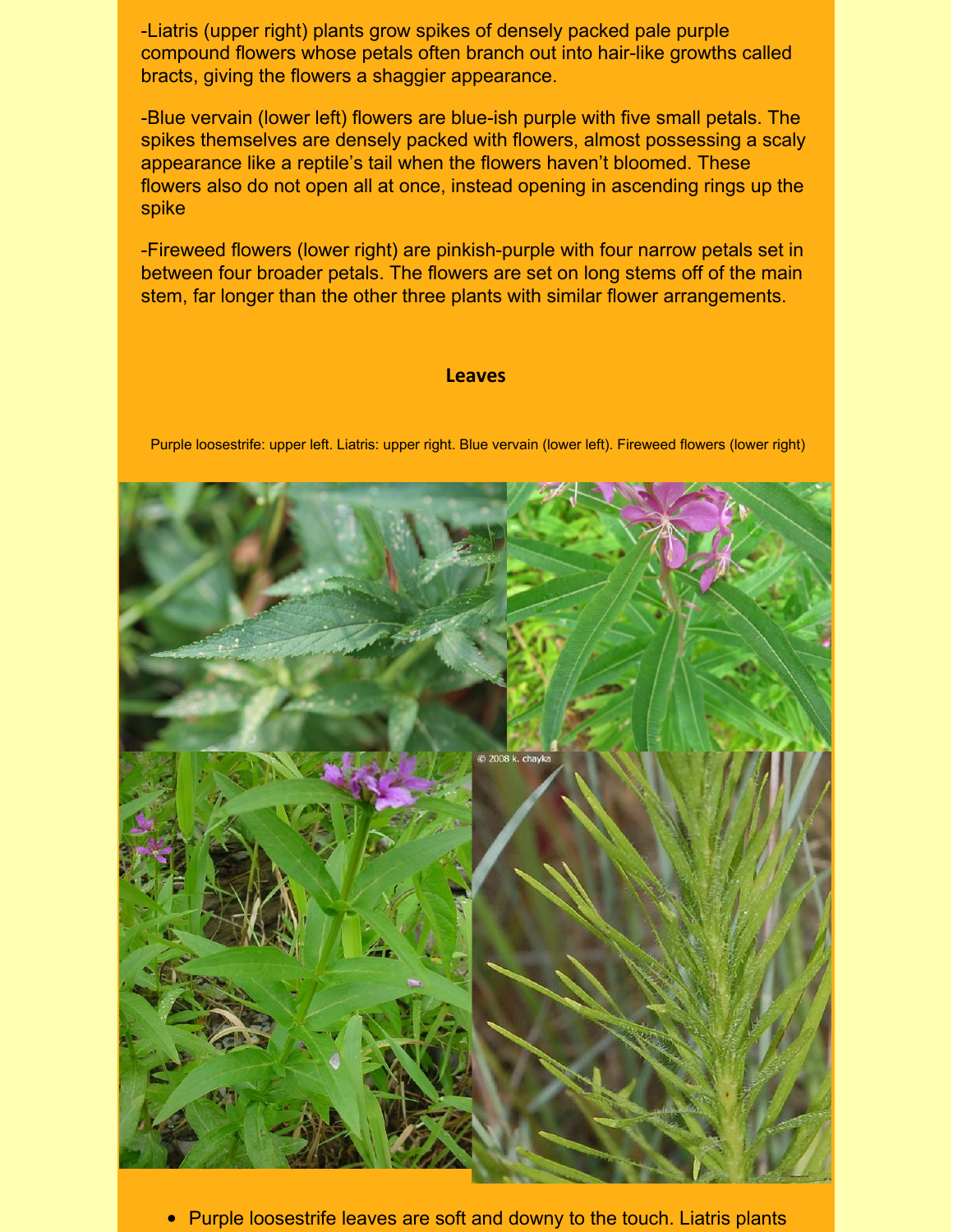- may have hair on them to varying degrees, but it will be on all parts of the plant, not just the leaves.
- Purple loosestrife leaves are set opposite each other. Blue vervain leaves are also opposite, while fireweed has alternately placed leaves and Liatris has thin grass-like leaves arranged all about the stem.
- -Purple loosestrife leaves alternate positions down the stem with each pair by 90 degrees.
- Blue vervain leaves are heavily serrated, while purple loosestrife leaves have smooth outer margins.

#### **Stem**

- Purple loosestrife stems are often reddish, woody, and square shaped in cross section. The stem of fireweed is red as well, but it is smooth instead of angular. Blue vervain has a square shaped stem, but it is not red in color.
- Stems of the purple loosestrife will often branch off of each other in mature specimens, while the other flowers with usually have their own stalks

#### **Seeds**

- The seeds of the purple loosestrife are extremely tiny and are usually contained in pods a few millimeters long. The seeds themselves are as tiny as grains of sand, and can be produced in the millions by a mature plant.
- Fireweed seed capsules are long and upright, producing hundreds of small seeds which have silky hairs on them to aid in wind dispersal
- Liatris seeds are long, dark, and cone shaped, measuring at 5-6 millimeters in length.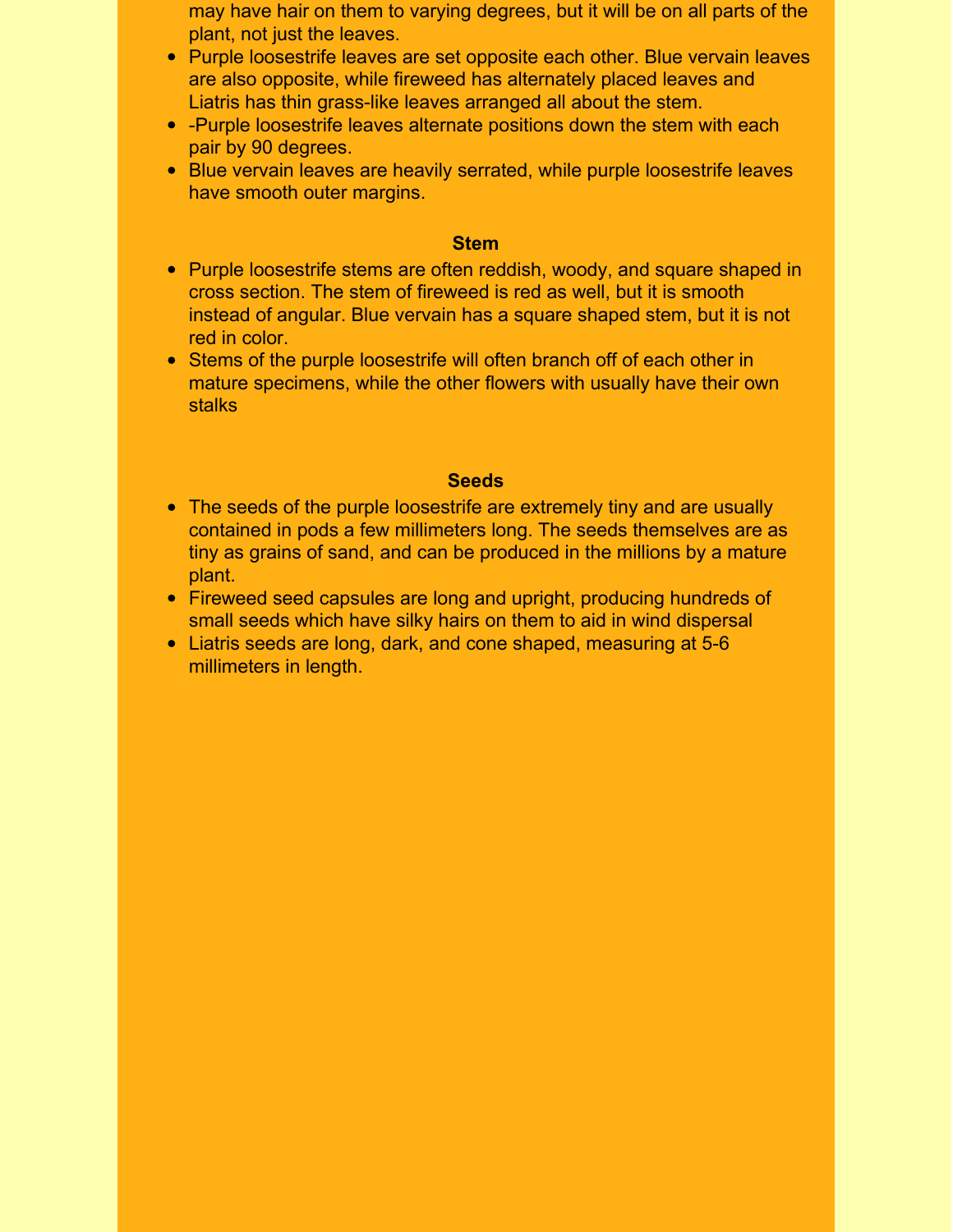

### You're Invited! **Lake Country Clean Waters Quarterly Meeting** An educational forum for river and lake groups

Wednesday, September 23, 2020 \* 6 PM - 8 PM

### **Meeting will be conducted VIA ZOOM**

See registration information at http://www.lakecountrycleanwaters.org/

## Meeting Agenda Highlights:

- The North Lake Management District will present on an underwater drone project and other measures they've implemented to ensure lake conservation in SE WI.
- There will be an update on *monogement projects* from our Washington Waukesha AIS Coordinator Samantha Lammers.

For More Information:

E-mail: Call:

bradley.steckart@gmail.com 262-369-0500

### In Partnership With:







The Aquatic Invasive Species Program is a cooperative effort between Washington & Waukesha Counties, supported by grant funds from Wisconsin Department of Natural Resources and a number of generous local lake groups working to control the spread of AIS. Thank you for your support!